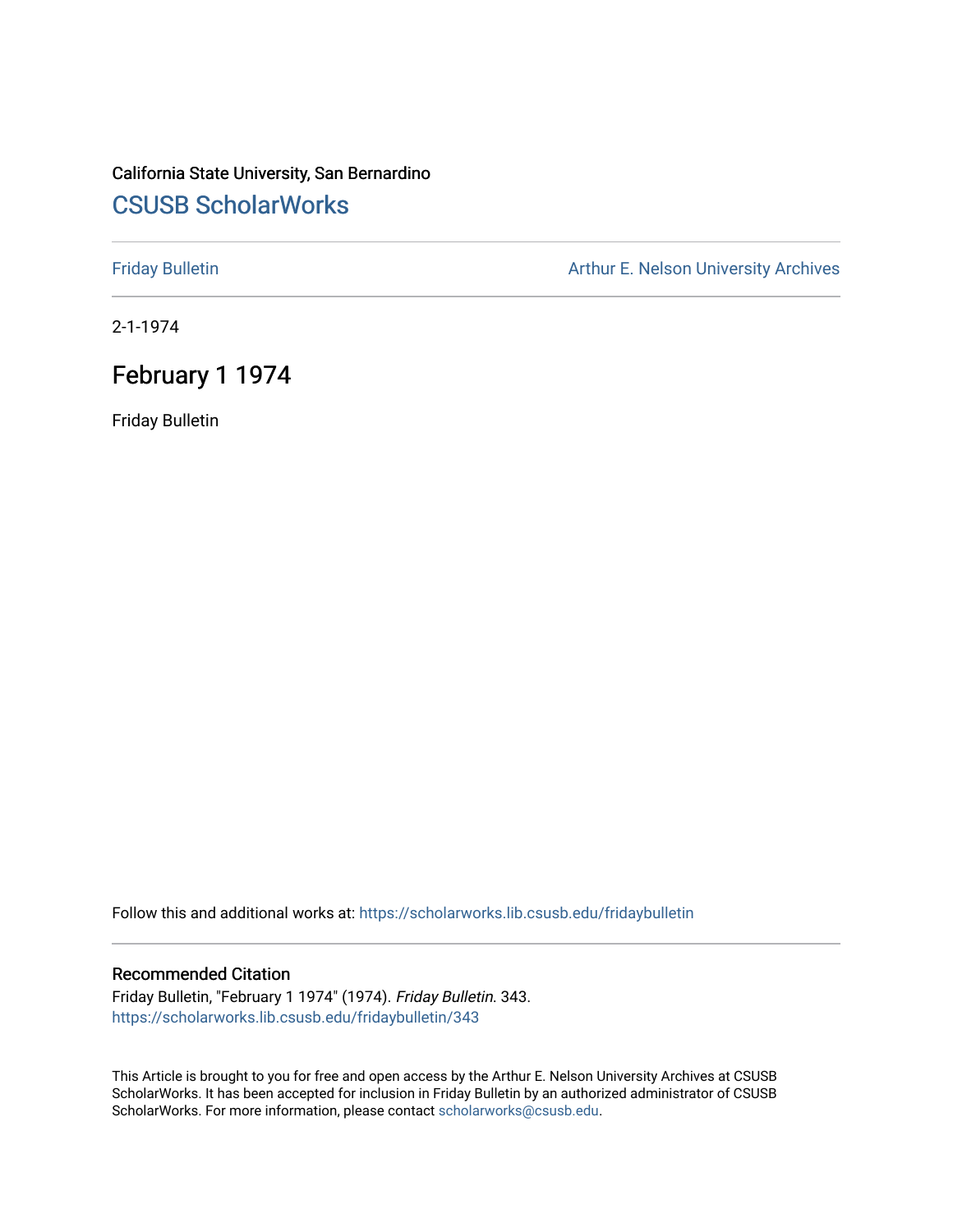**(feBRUARy - Renaissance month** 

# **CALIFORNIA STATE COLLEGE, SAN BERNARDINO**

# **The BULLETIN** February 1, 1974

*Penaissance Month Begins* 

IVl

MASTERWORKS EXHIBIT. PROGRAMS OF MUSIC. DRAMA. DANCE. LECTURES MARK EVENT Today ushers in the Month of Renaissance on the CSCSB campus, which will bring a series of exhibits, programs of music,drama, dance and lectures unparalleled in the history of the College.

Renaissance Month, planned by Richard Switzer, Dean of the School of Humanities, is designed to show the marking of the beginning of the modern world of the arts. Featured throughout the month are:

**•** collection of books and manuscripts. Mrs. Serena de Bellis will give a talk on some of the rarest of the 150 items . . . Sunday, Feb. 3, reception honoring Mrs. de Bellis, A banquet and viewing of the exhibit of items from the world-famous Frank V. de Bellis 5\*30 p.m.; dinner, 6:30 p.m., both at the Commons. Preview tour follows the dinner.

Hollywood, directed by Helene Koon, Assoc. Prof., English, featuring actors from TV and films. . . Feb. 8 and 9.8:15 Dem. and 2:30 D.m. Eab. 10 in FA 117. \$2 edmission A play, Mandragola," by Machiavelli, staged by the professional Travelers Company of and films. . . Feb. 8 and 9, 8:15 p.m. and 2:30 p.m.,Feb. 10 in FA-117; \$2 admission: reservations. Drama Dept.

**I**  Costumed Chamber Singers directed by Loren Filbeck, Asst. Prof., Music, will sing and dance at a banquet . . . Feb. 24, 6 p.m. (James I will be imperial guest.)

Lectures, all free, feature"Machiavelli," by Fredi Chiappelli, Director, UCLA Center for Medieval and Renaissance Studies, 5 p.m., Feb. 10, FA-104; "Man as a Work of Art: The Ideals of Education in the Renaissance," by Frederick Campbell, Asst. Prof., History, noon, Feb. 11, LC-500; "Eastern Art at the Time of Western Renaissance," by Elizabeth Rodgers, Asst. Prof., Art, 4 p.m., Feb. 14, PS-10; "Renaissance Music," by Arthur Moorefield, Chairman, Music Dept., **4** p.m., Feb. 21, LC**-500.** 

The de Bellis exhibit will be on display at the Library First Floor throughout Renaissance Month. Admission is free. Highlights include literary manuscripts, one dating back to 1367; letters of Cicero; Sermons of St. Augustine, books by Dante, Boccaccio, Machiavelli, Michelangelo, Virgil, Galileo, Euclid, Ptolemy, Aristotle. Also featured are drawings by Raphael, Michelangelo, del Sarto.

*(See f'aqe 2 for story on Leonardo da Vinci models* & Art Gallery Exhibits) **+** 

OFFICIAL CENSUS SHOWS 3.097 STUDENTS ON CAMPUS: UP 2% OVER FALL QUARTER

Official Jan. 2\$ census figures for Winter Term enrollment show 3,097 students on campus. This is an increase of nearly 2% over the Fall, 1973 student population, which totaled **3,023.** 

Translated into Pull-Time-Equivalent figures, this represents an F.T.E. of 2,609, the same as last Fall's enrollment, which indicates that students this quarter are carrying a slightly lighter-than—usual workload. Last year's Winter Term enrollment totaled 2,599 students, making the current term an increase of 498 over the Winter. 1973 count.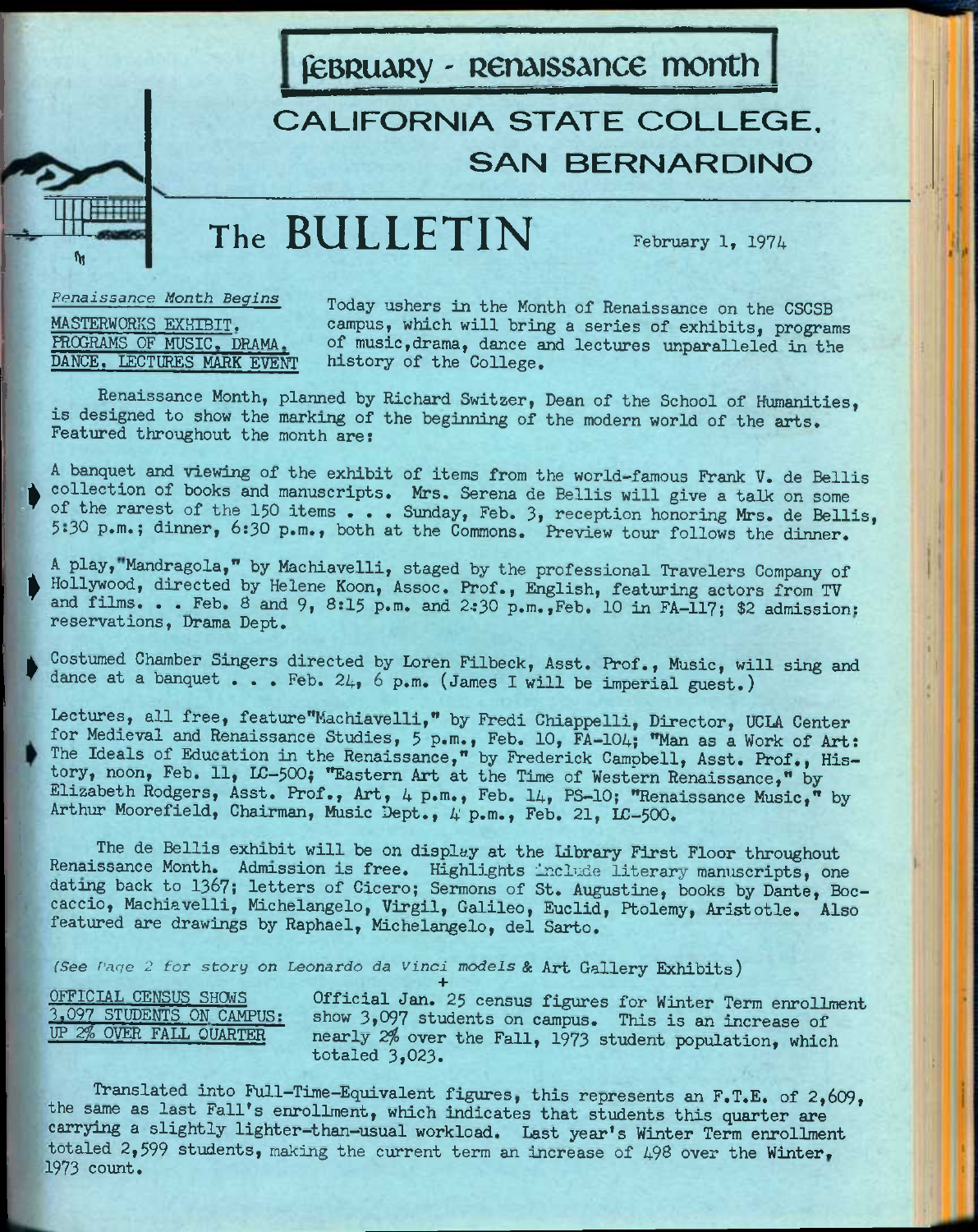SERRANO RESIDENTS WELCOME INSTALLATION OF TELEVISION CABLE

TV has come to Serrano Village, under an agreement between the College and the Liberty Cable TV Service. The long—awaited installation took place last Wednesday and was celebrated

by Serrano residents in a party last night, with refreshments furnished by Mary Doherty, Cafeteria Manager. Ordinary TV antenna reception is not possible on campus due to the surrounding hills, necessitating the use of a cable. **\* \* \*** 



MODELS OF LEOHARDO DA VINCI INVENTIONS IN LIBRARY EXHIBIT Models of inventions by Leonardo da Vinci, who designed a a flying machine and other devices now in use, over five centuries ago, are on display during Renaissance Month on the Fourth floor of the Library.

**Models on loan from the Design and Arts Programs of IBM include an ornithopter from an early Leonardo design of a lattice-like wooden framework, two movable wings, a series of ropes and pulleys and** a **windlass.** 

**Also included in the exhibit are models of his designs for a helicopter and a parachute. The models are displayed with panels of explanatory**  material and sketches reproduced from Leonardo's notebooks. **bear his sketches in the fields of mathematics, optics, astronomy, botany and city planning. The IBM touring exhibit was seen in more than 150 cities throughout the United States last year.** 

RENAISSANCE DRAWINGS ON DISPLAY IN GALLERY **As part of the Renaissance Month observance, original drawings from that period will be on display in the Art Gallery throughout February.'** 

The show represents selections from the Sonnenshein collection, owned **by Cornell College in Mount Vernon, Iowa.** 

**A reception at 6 p.m., Sunday, Feb. 10 in the Art Gallery will introduce the exhibit and conclude an afternoon of Renaissance events. (See Page L) The activities, a 2:30 matinee performance of Mandragola and 5 p.m. lecture on Machiavelli, are in the FA Building. There is a \$2 charge for the play but none for the lecture and reception. \* \* \*** 

**JACK** MC **DONNELL Jack McDonnell, Asst. Prof., Administration and Di-RECEIVES PH.D. rector of the Management Center, has been notified by Claremont Graduate School that he has completed all requirements for the Doctor of Philosophy degree in Business Econ-**

### CSCSB BULLETIN

The California State College, San Bernardino<br>BULLETIN is published by the Office of College Relations, AD-151, Ext. 418. Material<br>for publication must he received by noon<br>Tuc«day before the Friday of publication.

Editor . . . . . . Barbara Nolte

**\_ omics-Economics. The degree will be awarded in June, 1974. His dissertation was on "An Analysis of Participative Management as a Choice of Leadership Style." \* \* \*** 

*k* 

Printed at Duplicating **bigger and GROUNDHOG DAY IS FEBRUARY 2!**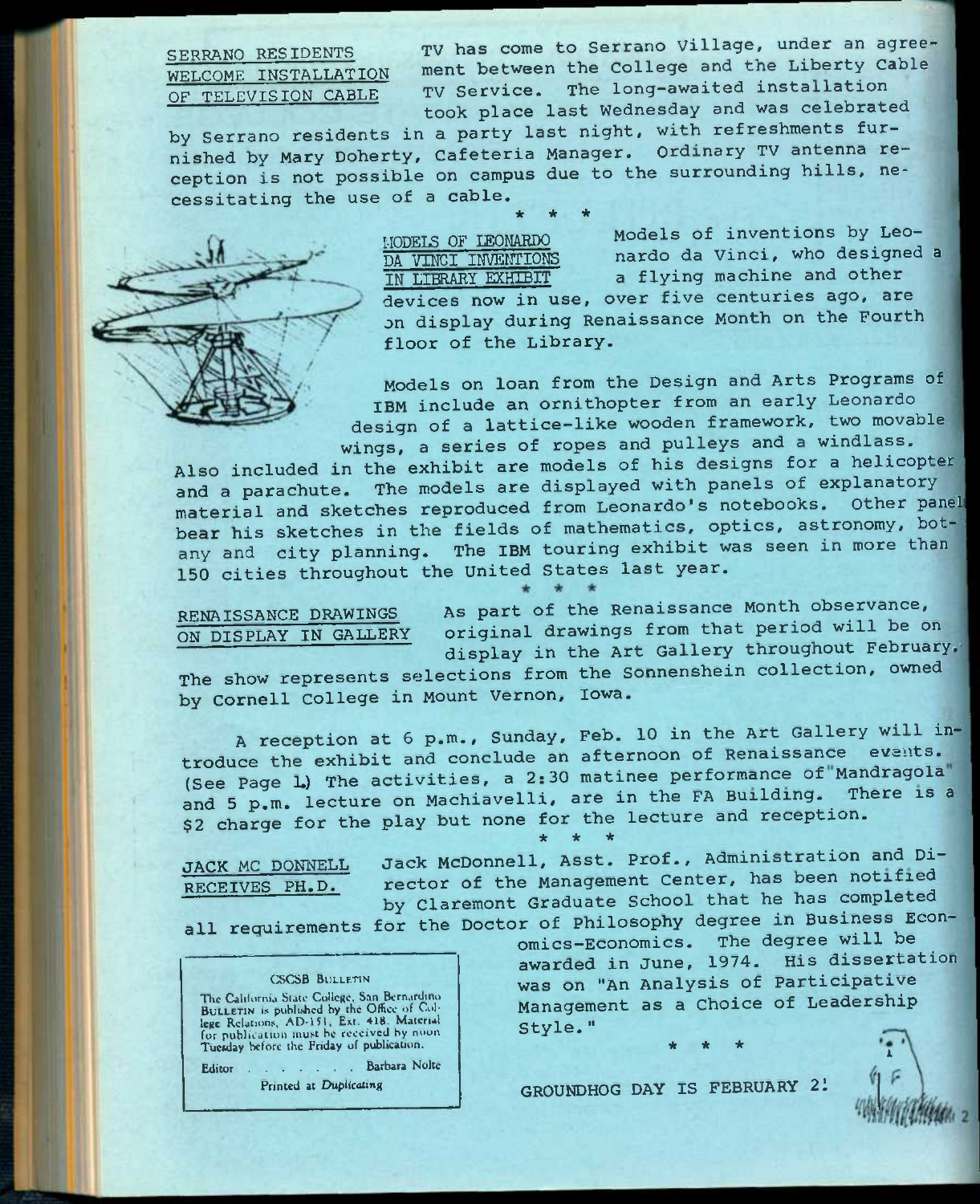**Copies of the College's new Speakers Bureau Brochure have been distributed on campus and to service organizations in near-by communi-**

**ties. College personnel who belong to groups requiring the services of a speaker should contact the College Relations office for copies of the brochure or information on speakers. (Ext. 418)** 

**LINCOLN'S BIRTHDAY CHANGED FROM FLOATING HOLIDAY TO AUGUST 30** 

**NEW SPEAKERS** 

lone Man Art Show by regory Wolfe **PS 22**  $4 - 15$ 

**BROCHURE IS HERE** 

**The Lincoln's Birthday holiday of February 12, originally established an an in-lieu floating holiday by the College Academic Calendar for 1973-74, has been re-designated as a holiday** 

**to be taken on August 30, as part of the four-day Labor Day observance (August 30-September 3). All College offices and classrooms will be operative as usual on February 12.** 

**WASHINGTON'S BIRTHDAY will be an Academic-Administrative holiday for the College, to be observed February** 18. **\* \* \*** 

**Gregory Wolfe, Junior Art Major, will have his works displayed in a one-man show, "Experience in Color," featuring his innovative technique of canvas stained with acrylic paint. His paintings are non-representational and feature blues, lavenders, oranges, greens and browns.** 

SEMINARS

**\* \* •**  The Inland Empire Chapter of the Government College Assn. will meet on campus Wed., Feb. 6, LC-500. Interested faculty are invited to attend and learn of current employment trends in federal government. One

of the key speakers for this 9 a.m.-noon meeting will be Donald Robbins, Chief of College Recruiting, U.S. Civil Service Commission, San Francisco. Other speakers, including Bert Scott, Asst. Prof., Administration, will discuss what

is new in personnel interviewing and selection technqiues. Doyle Stansel, Assoc. Dean, Placement and Financial Aid, is current chairman of GCA and is host.

**+**  A Human GrOut,h & Development Seminar, sponsored by Student Services and Psychology Dept. will feature A. Mac Eaton, Assoc, Prof., Psychology, on "Gestalt Therapy," Mon., Feb. 4; Michael Maskin, Asst. Prof., Psychology, on "Love and Altruism in Human Growth," Tues. Feb. 5; Gloria Cowan, Asst. Prof., Psychology on an analysis of ability to control behavior without fear or change,  $Wed_{\bullet}$ , Feb. 6. All at 12 Noon in the Lower Commons and are open to all; bring or buy your lunch and come.



*i*  $\overrightarrow{A}$   $\overrightarrow{A}$   $\overrightarrow{A}$   $\overrightarrow{B}$   $\overrightarrow{C}$  included in the Staff Council agenda for the Feb. 20 meeting should be submitted to area *presentatives* by Feb. 5.

non-profit affair Semi-formal-formal; Fri., Feb. 15; Denise Dorn, Chairman. An all-College Valentine's Dinner Dance (\$3.10 for the

Robert Senour, newly-appointed coordinator for innovative projects for the campus, advises that funds will be available to the faculty for teaching innovations and those who have ideas on innovative methods and procedures for teaching should contact him for grant application forms.

The Bookstore will be closed Mon., Feb. 4 for inventory.

Material for the Feb. 19 Faculty Senate meeting should be submitted by Mon., Feb. 4.

Wednesday Noon Musicale, Feb. 6 - student recital with Ann Greene, Rachel Jupe, Rebecca Kutz, Michael Tachia, Robert Brosseau, and Joan Wiley.  $\overline{3}$ 

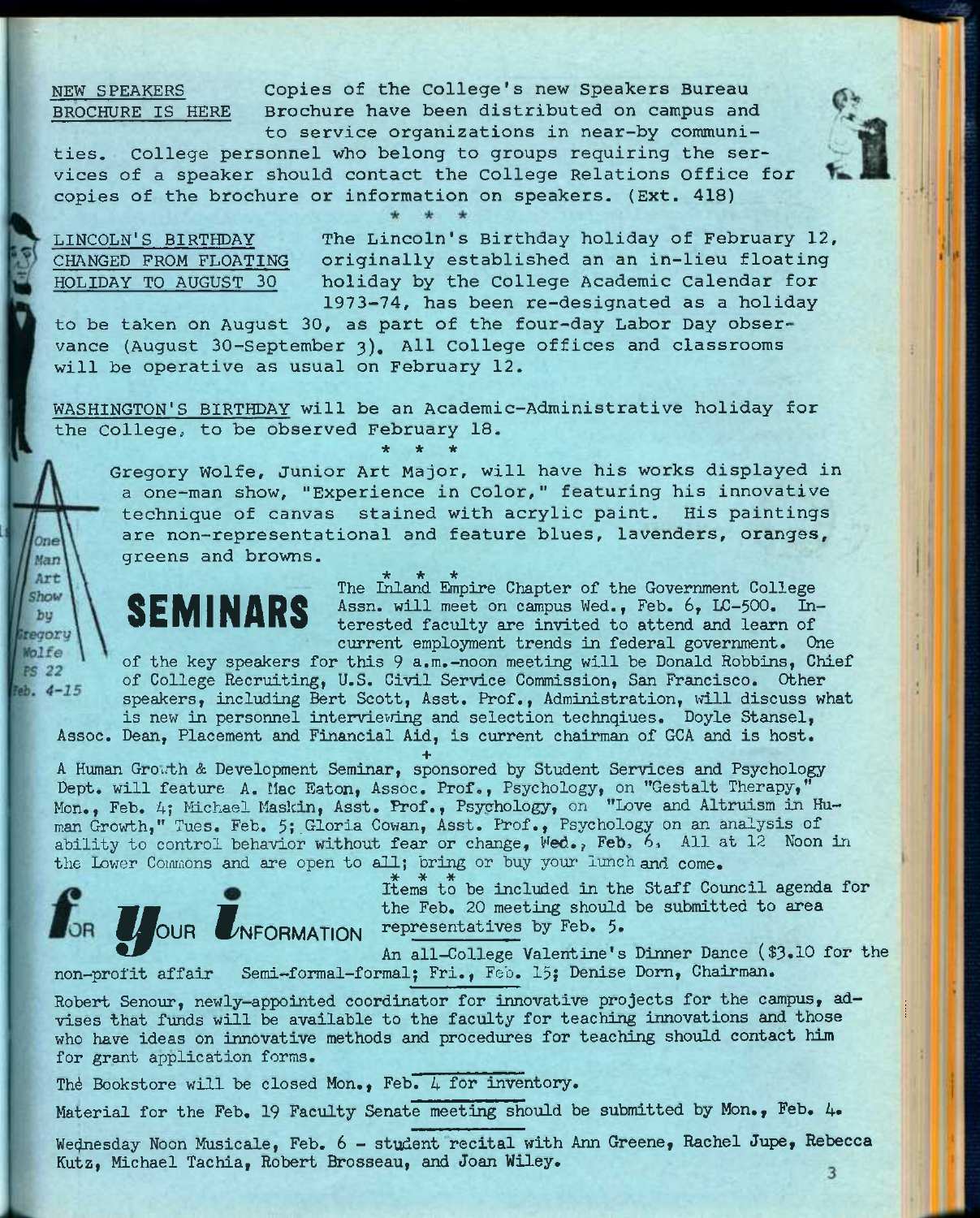PROFESSIONAL RECOGNITION Arlo Harris (Chemistry) has been accepted to study at Oxford University during Summer. 1974 in the School of Theoretical Chemistry

as one of the American participants in the advanced school. In 1970 he was invited to be in a similar program.

**+**  Michael Maskin (Psychology) and Linda Warren (Psychology) read a paper entitled **WGraduate Counseling Practicum: It's Time for a Change," at the 27th Annual** Convention of the California State Psychological Association, held in Fresno, January 25-27. They also held an informal coffee hour for students interested in the new Master's program in Psychology at CSCSB.

**+**  James D. Thomas (Academic Administration) and Brij B. Khare (Political Science) are attending the 2nd Annual Shipboard Conference on Jnternational Education for Educational Communications Among Pacific Basin Countries being held Jan, 31- Feb. 2. Dr. Thomas acted as chairman of the discussion group on Japan and read a paper entitled "Prime Minister Tanaka's Proposals for Remodeling Educational Communications in Japan," Dr, Khare was co-chairman for the discussion group on Asian Studies dealing with "Interdisciplinary Approaches for Promoting Asian Studies,"



|                                    |      | $*$                                                                                                                  |  |
|------------------------------------|------|----------------------------------------------------------------------------------------------------------------------|--|
| <b>DIRECTORY</b><br><b>CHANGES</b> | Add: | Ext.<br>MONZON, Raoul R. (Natalie)<br>237<br>1290 E. Brockton<br>Groundsman, Phys. Plant<br>Redlands 92373<br>PP 128 |  |
|                                    |      | 322 MORRIS, Catherine A. (Ms.) 242 W. Victoria<br>Cler. Asst., Soc. Sci.,<br>Rialto 92376<br>$AD-124$                |  |
|                                    |      | 597 MOSS, Lynn (Richard)<br>P.O. Drawer 'BI<br>Cler. Asst., Eng. Dept.<br>Crestline 92325<br>$LC-226$                |  |
|                                    |      | Left the College: Linda Wise (Business Office)                                                                       |  |

/ A//// A/// M/// Cler. Asst. IIA - To work in cataloging section of Library<br>OFFORTUNITIES tuning catalogie cards. Req. time 50 upm: 1 in rd. alon ()PPORTUNITHS typing catalogue cards. Req: type 50 wpm; 1 yr. pd. cler. exp. Hours:  $8:00$  a.m.  $- 4:30$  p.m. daily; duration: June 30; salary: \$534/mo,; available Feb, 6; apply by Feb. 5,

**+**  Cler, Asst. IIA — To work in Personnel Office on C.O.D, program, assist supv'r, and participants in completion of required paperwork, maintain files, assist with special programs, other duties as assigned. Req: type 50 wpm, 1 yr. pd. cler. exp., ability to work with numbers. Hours: 30/wk.; duration Aug. 30, 1974; salary \$3.08/hr.; available Feb. 6; apply by Feb. 4.

\* \* \*

**+**  For further information contact the Personnel Office,  $* * * *$ 

99 EARN DEGREES Minety-seven BA degrees and two BS degrees were awarded to IN FALL QUARTER seniors at the end of the Fall Quarter Cary I. Borgstodt seniors at the end of the Fall Quarter. Gary L. Borgstedt (Psychology) and Thaddeus L, Stachowski (Sociology) both

graduated with high honors. The following graduated with honors: Barbara J. Barmore, Robert G, Beauchamp, Robert J. E, Blakeley, Alan R; Hooper, James R, Jordan, Allen Augustus Kleinbeck, John W, McNeill, Mary L. Maudsley, Betty J, W, Morse, Diane L, Phipps, Dianne R. Stephenson, Andrea Street and Kenneth C. Wilde,

To date 128 seniors have filed graduation checks for Winter Term graduation.